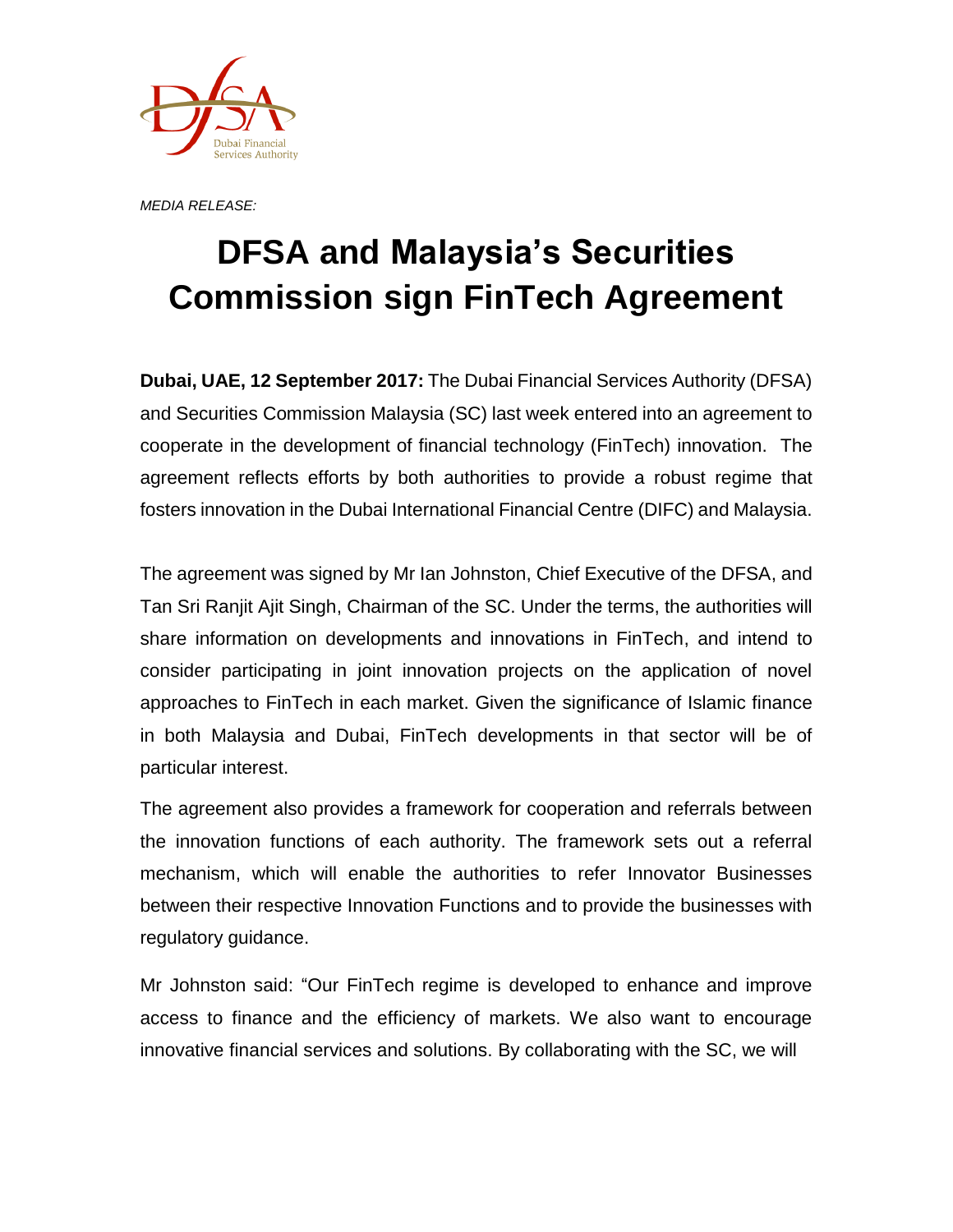

further strengthen our FinTech proposition across traditional and Islamic finance markets."

The DFSA and SC have a long-standing relationship to support developments in each other's markets. In 2007, the authorities signed a mutual recognition agreement related to cross-border distribution and marketing of Islamic funds between Malaysia and the DIFC. It followed a 2006 joint initiative on regulatory alignment to facilitate Islamic finance transactions between the DIFC and Malaysia.

The latest cooperation agreement forms part of the DFSA's innovation strategy, which complements the National Innovation Strategy, as set out by UAE Vice President, Prime Minister and Ruler of Dubai, His Highness Sheikh Mohammed Bin Rashid Al Maktoum, to make the UAE a global hub for innovation. In August, the DFSA became the first regulator to launch a tailored regime for loan and investment crowdfunding platforms in the GCC. In May, the DFSA launched its Innovation Testing Licence, a special class of financial services licence that allows FinTech firms to develop and test innovative FinTech concepts from the DIFC.

The DFSA's initiatives follows the launch of the FinTech Hive at the DIFC, bringing together the next generation of leaders and entrepreneurs to compete and address the growing needs of the region's financial services industry, using innovative technology solutions. Its aim is to catalyse growth and efficiency in a variety of areas including trade finance, alternative finance and Shariah-based services.

In May, the SC introduced a framework to facilitate digital investment services. This follows the 2015 launch of the 'alliance of FinTech community' initiative in to engage with the tech entrepreneur community on innovative digital finance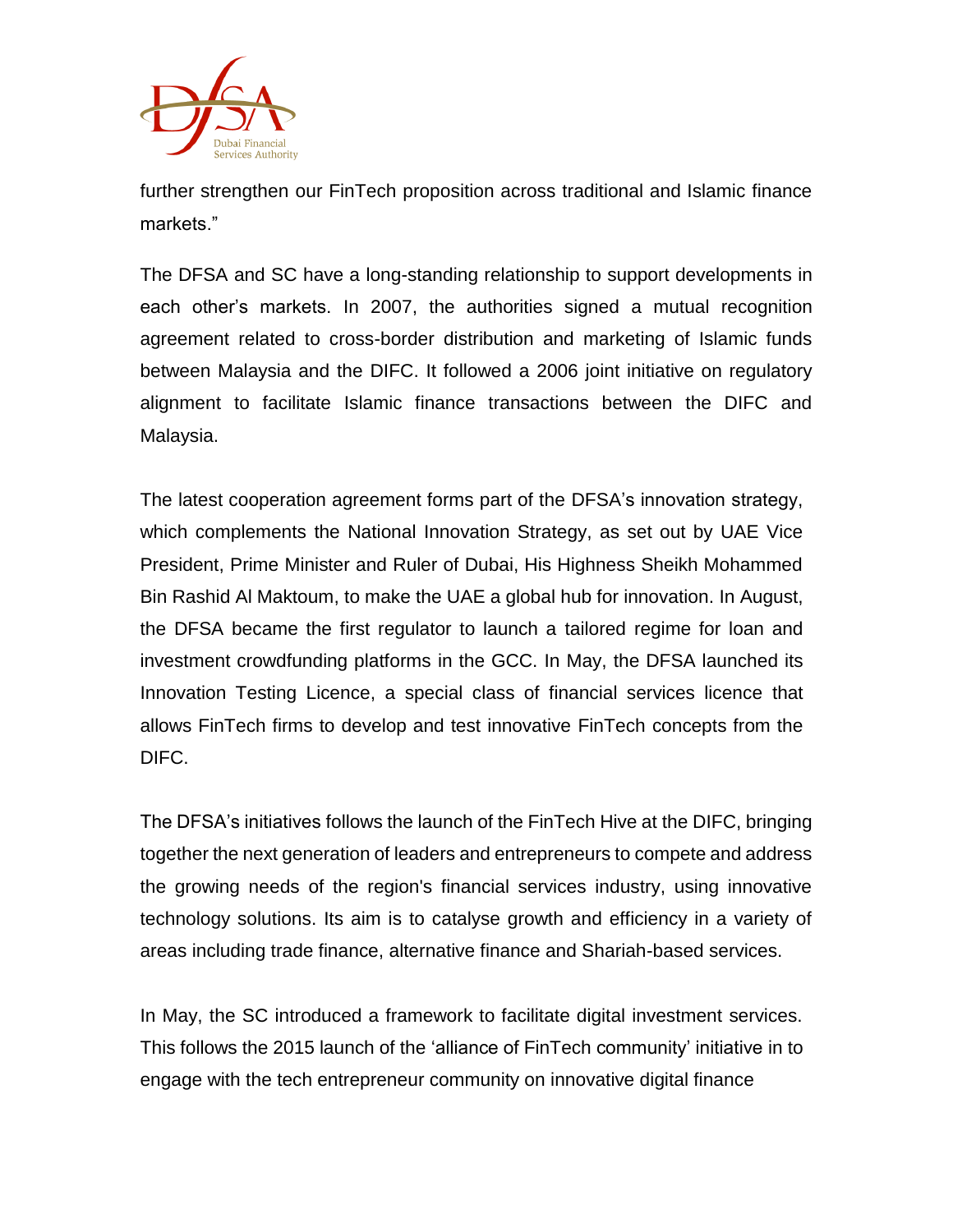

business models and technology related regulatory and policy matters.

**- Ends -**

**For further information please contact:** Corporate Communications Dubai Financial Services Authority Level 13, The Gate, West Wing Dubai, UAE Tel: +971 (0)4 362 1613 Email[: DFSAcorpcomms@dfsa.ae](mailto:DFSAcorpcomms@dfsa.ae) [www.dfsa.ae](http://www.dfsa.ae/)

## **Editor's notes:**

**The Dubai Financial Services Authority (DFSA)** is the independent regulator of financial services conducted in or from the Dubai International Financial Centre (DIFC), a purpose-built financial free-zone in Dubai. The DFSA's regulatory mandate covers asset management, banking and credit services, securities, collective investment funds, custody and trust services, commodities futures trading, Islamic finance, insurance, an international equities exchange and an international commodities derivatives exchange. In addition to regulating financial and ancillary services, the DFSA is responsible for supervising and enforcing Anti-Money Laundering (AML) and Combating the Financing of Terrorism (CFT) requirements applicable in the DIFC. The DFSA has also accepted a delegation of powers from the DIFC Registrar of Companies (RoC) to investigate the affairs of DIFC companies and partnerships.

**Ian Johnston** was appointed as Chief Executive of the DFSA in June 2012. Mr Johnston joined the DFSA in November 2006, as a Managing Director, to head the Policy and Legal Services Division.

Mr Johnston was admitted to practice Law in Australia in the early 1980s and has spent most of his career in the private sector. He held a number of senior positions within the financial sector and was CEO of one of Australia's major Trustee Companies. During that time, Mr Johnston played a leading role in the Trustee industry and served on the National Council of the Trustee Corporations Association.

In 1999, Mr Johnston joined the Australian Securities and Investments Commission where he held the position of Executive Director, Financial Services regulation, and spent several terms as an acting Commissioner. In 2005, Mr Johnston took up a position with the Hong Kong Securities and Futures Commission as a Special Advisor.

Mr Johnston is a past Chairman of the Joint Forum, which comprise representatives of the major international regulatory standard-setters (IOSCO, IAIS and the Basel Committee). In August 2016, he was re-elected to IOSCO's Growth and Emerging Markets Steering Committee, a position he has held since 2013. He is also a

member of the Financial Stability and Technical Committee (FSTC) of the IAIS, the global standard-setting body for insurance regulation, and was a member of the Board of Directors of the Financial Planning Standards Board (from Jan 2011 – Mar 2016).